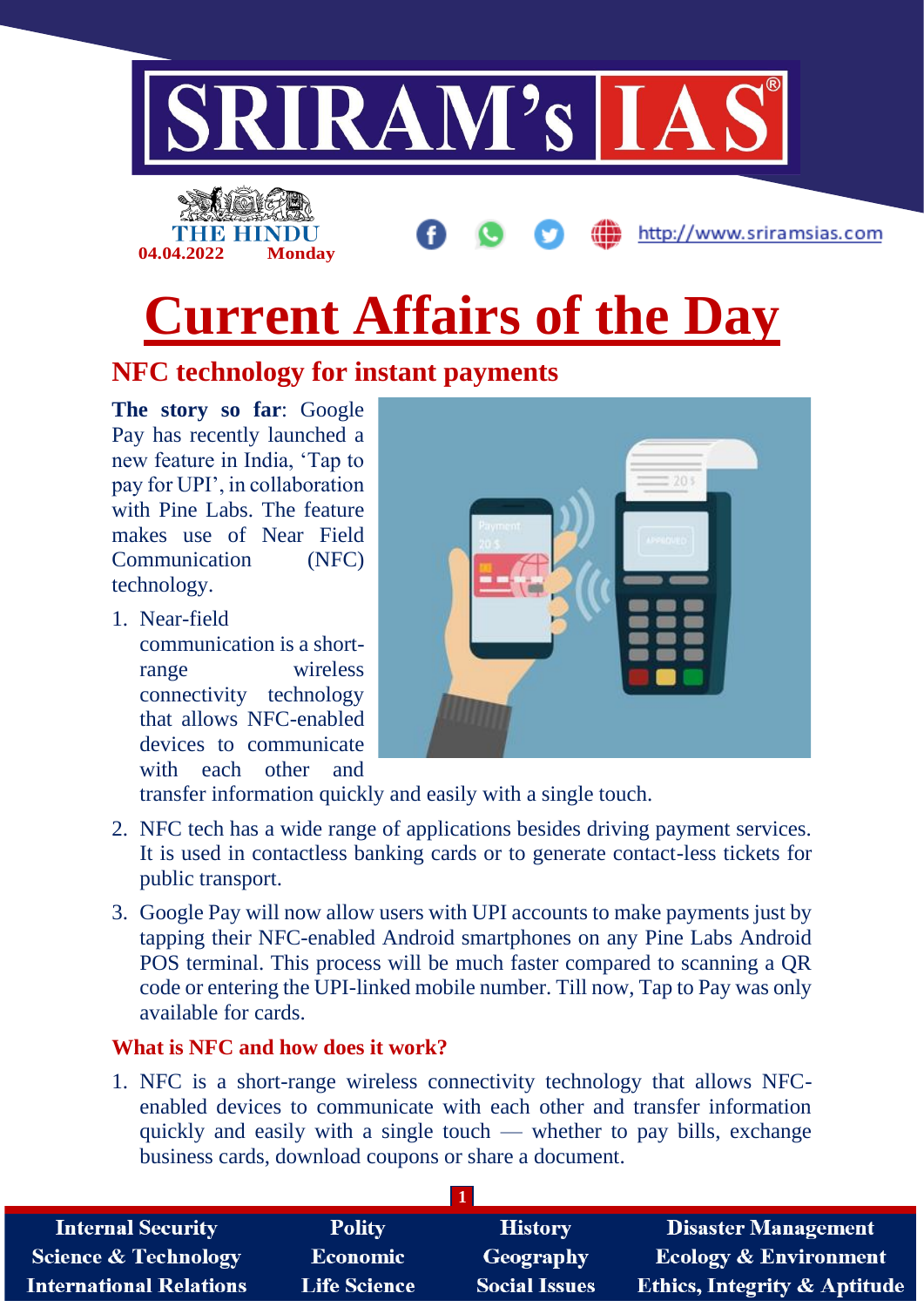



2. NFC transmits data through electromagnetic radio fields, to enable communication between two devices. Both devices must contain NFC chips, as transactions take place within a very



3. NFC-enabled

short distance.

devices must be either physically touching or within a few centimetres from each other for data transfer to occur.

#### **How will this technology work with the recently launched feature, 'Tap to pay for UPI'?**

Once users tap their phones on the POS terminal, it will automatically open the Google pay app with the payment amount pre-filled. Users can then verify the amount and merchant name and authenticate the payment, using their UPI PIN.

#### **What are the other applications of NFC technology?**

- 1. It is used in contactless banking cards to perform money transactions or to generate contact-less tickets for public transport.
- 2. It also has an application in healthcare, to monitor patient stats through NFCenabled wristbands.
- 3. NFC is used in wireless charging too.

#### **How safe is this technology?**

1. NFC technology is designed for an operation between devices within a few centimetres from each other. This makes it difficult for attackers to record the communication between the devices compared to other wireless technologies which have a working distance of several metres.

| <b>Internal Security</b>        | <b>Polity</b>       | <b>History</b>       | Disaster Management                     |  |
|---------------------------------|---------------------|----------------------|-----------------------------------------|--|
| <b>Science &amp; Technology</b> | Economic            | <b>Geography</b>     | <b>Ecology &amp; Environment</b>        |  |
| <b>International Relations</b>  | <b>Life Science</b> | <b>Social Issues</b> | <b>Ethics, Integrity &amp; Aptitude</b> |  |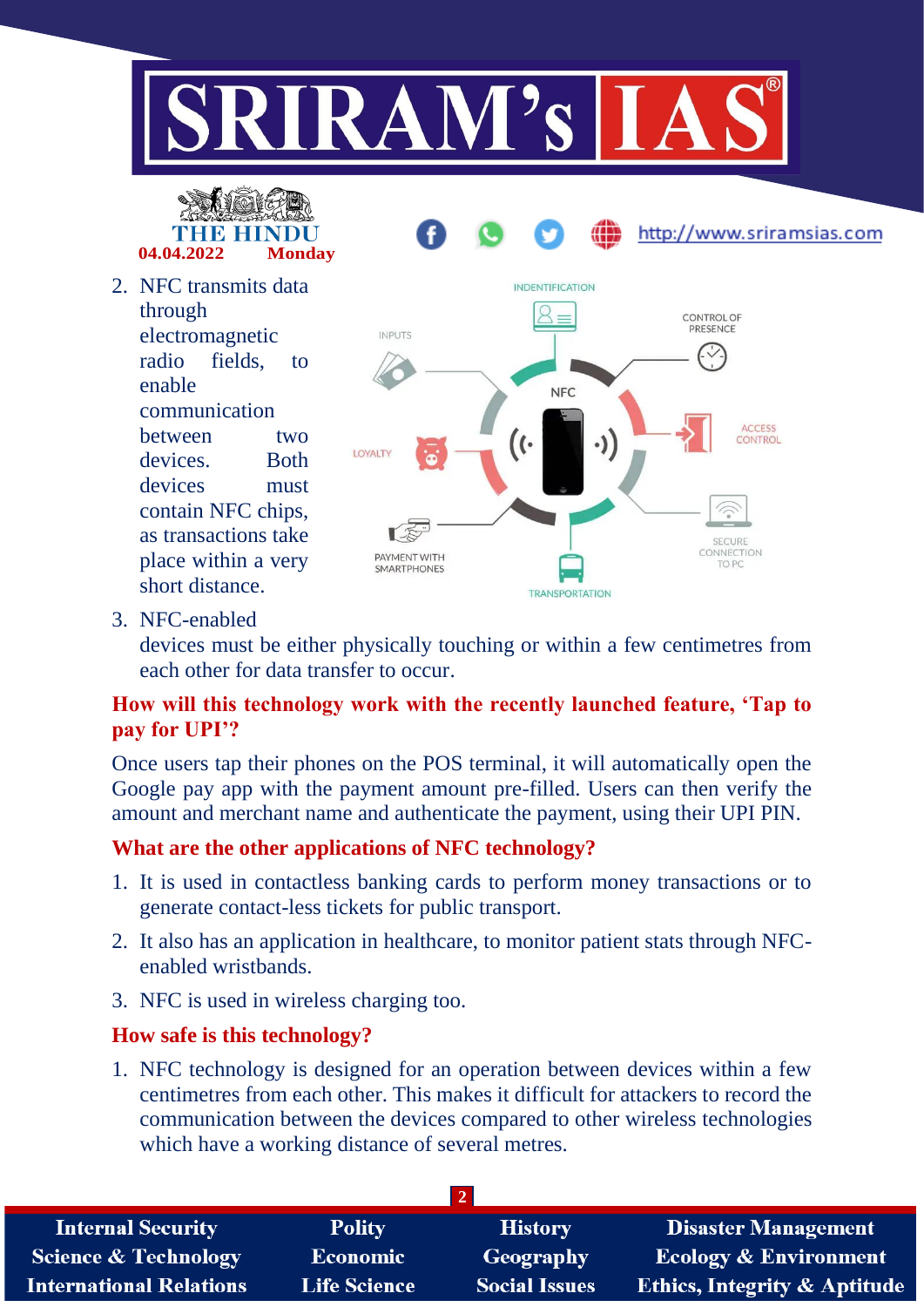





#### **Where does it stand in comparison to other wireless technologies?**

There are other wireless technologies available that are replacing cable-based connections.

- 1. The IrDa technology is a short-range (a few metres) connections based on the exchange of data over infrared light where the two communication devices must be positioned within a line of sight. Today, this technology is mainly used for remote control devices.
- 2. For larger data communication with computer devices, this technology was replaced by Bluetooth or WiFi connections.
- 3. However, these technologies' receiver devices need their own power supply due to the larger working distance. Therefore, the receiving device cannot be powered by the radiofrequency (RF) field like in NFC.
- 4. Another consequence of the larger working distance is the need for the user to configure their device and pair them together for communication. The connection cannot be initiated by a simple touch gesture like in NFC.

# **Uniform Civil Code debate gains momentum**

The Uttarakhand Chief Minister announced an expert panel to examine the possibility of applying the UCC in the State.

#### DIRECTIVE PRINCIPLES CALL I **FOR UCC'**

> SC favours UCC throughout India as envisaged under Article 44 of the Directive Principles in the Constitution

> Cites example of Goa, says the state has a UCC for all irrespective of their religion and no provision for triple talaq

> Says Muslim men whose marriages are registered in Goa cannot practise polygamy

> Says no attempt made to frame a UCC despite SC appeals in Shah Bano and Sarla Mudgal cases

> Hindu laws codified in 1956

It is interesting to note that whereas the founders of the Constitution in Article 44 in Part IV dealing with Directive Principles of state policy had hoped and expected that the state shall endeavour to secure for the citizens a uniform civil code throughout the territories of India, till date no action has been taken in this regard

-SUPREME COURT BENCH

**Internal Security Science & Technology International Relations** 

**Polity Economic Life Science** 

**History** Geography **Social Issues** 

**3**

**Disaster Management Ecology & Environment** Ethics, Integrity & Aptitude

http://www.sriramsias.com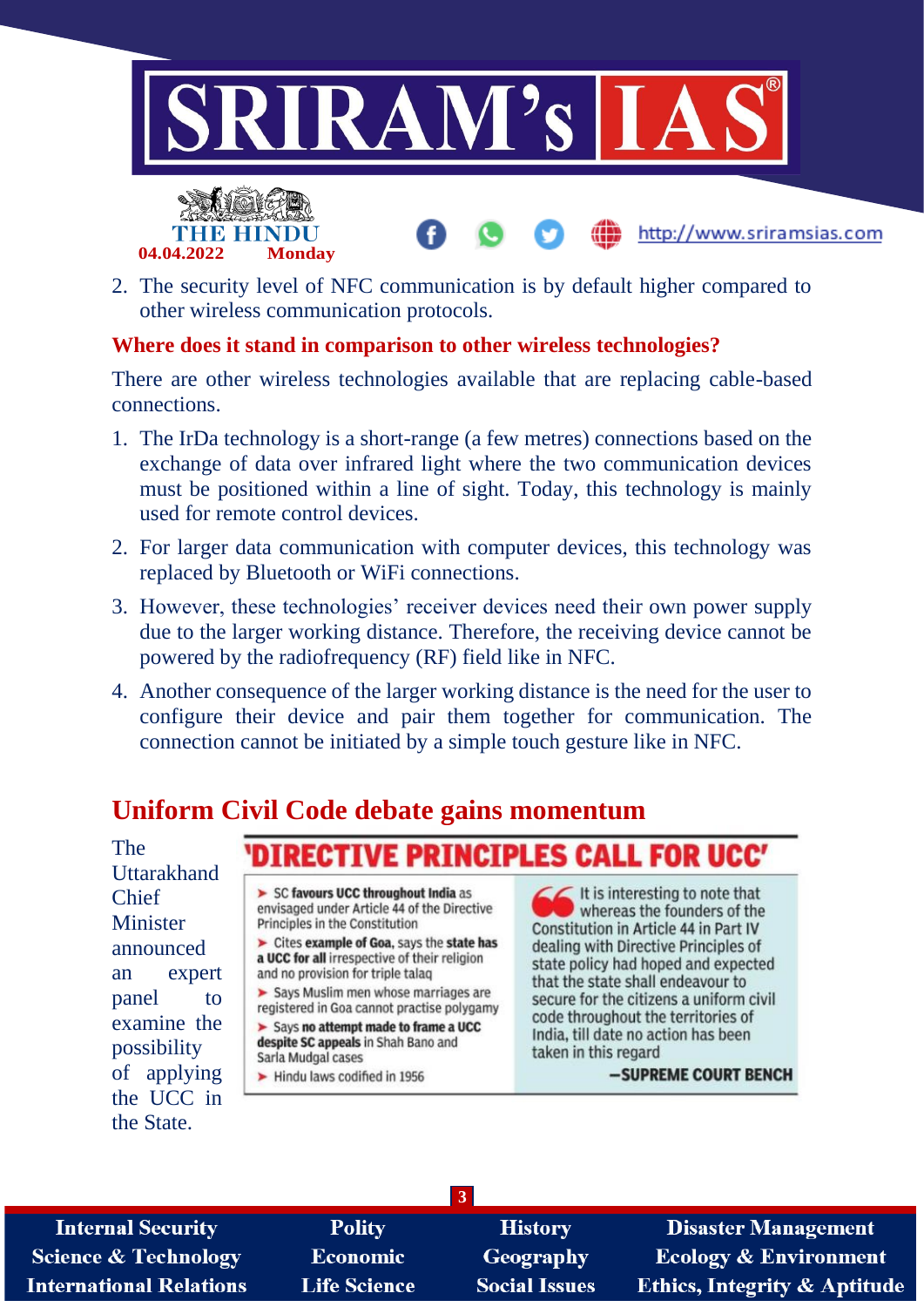

**04.04.2022 Monday**

http://www.sriramsias.com

### **Uniform Civil Code**

- 1. The UCC means the formulation of one law to be made applicable to all religious communities in matters such as marriage, divorce, inheritance and adoption.
- 2. The matter may be taken up by the 22nd Law Commission of India.

#### **Tribal communities**

1. One of the reasons for the government's ambivalence, argued some leaders, is the potential fallout of such a move on tribal communities.



#### **UCC and Gender justice:**

- 1. But the issue has seen a renewed push in the Supreme Court as well, especially after the top court indicated that the government should explore the UCC as a means to secure gender justice, equality and dignity of women.
- 2. The court's view is based on several petitions claiming that personal laws governing the followers of certain faiths discriminate against women.
- 3. It is time to shed personal laws based on "patriarchal stereotypes".

| <b>Internal Security</b>        | <b>Polity</b>       | <b>History</b>       | <b>Disaster Management</b>              |
|---------------------------------|---------------------|----------------------|-----------------------------------------|
| <b>Science &amp; Technology</b> | Economic            | Geography            | <b>Ecology &amp; Environment</b>        |
| <b>International Relations</b>  | <b>Life Science</b> | <b>Social Issues</b> | <b>Ethics, Integrity &amp; Aptitude</b> |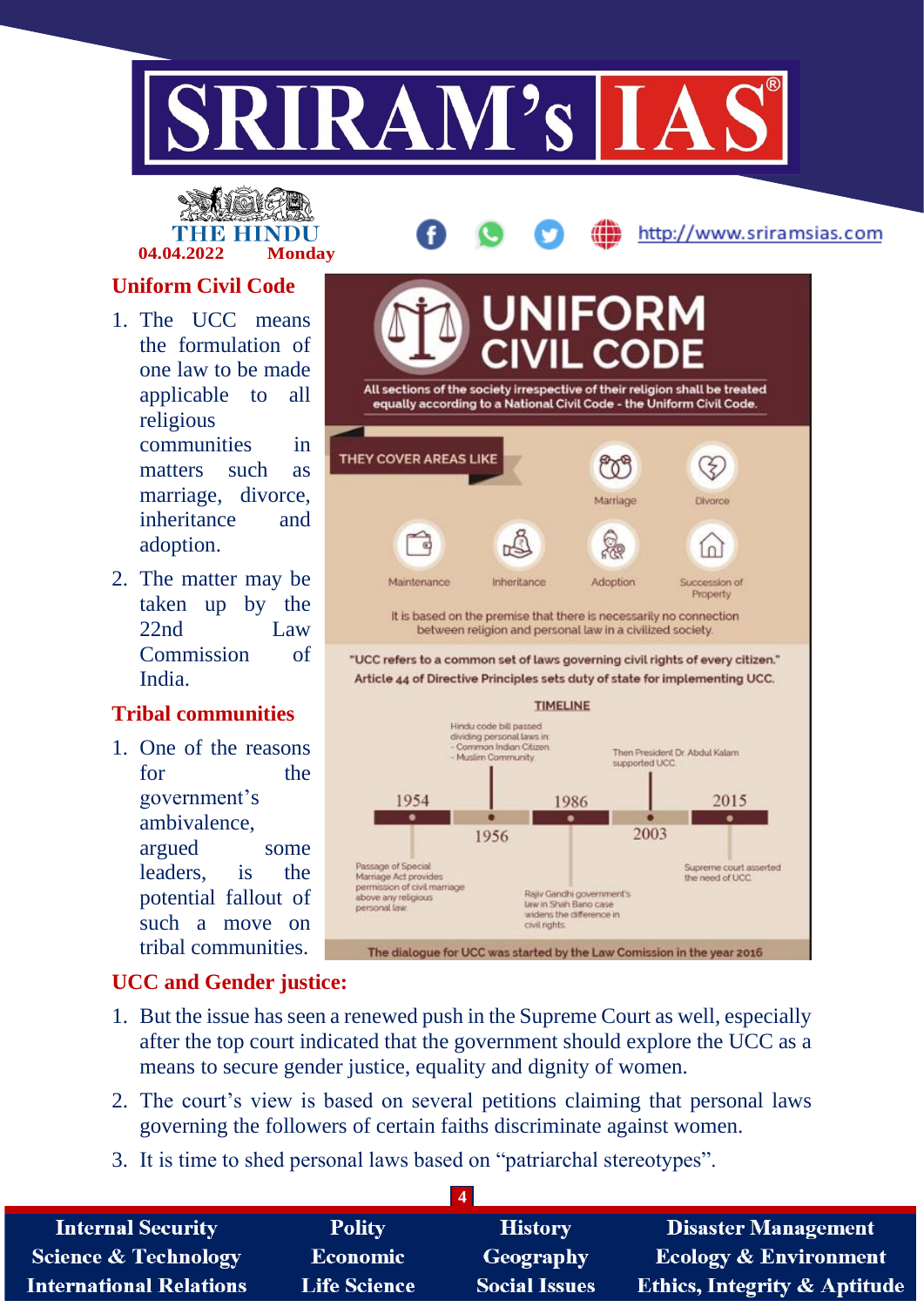

http://www.sriramsias.com



- 4. The UCC would not only protect the vulnerable sections, including women and religious minorities but "promote nationalistic fervour through unity" as well as simplify the complex personal laws.
- 5. These petitions resonates with the **Jose Paulo Coutinho judgment** of the Supreme Court in 2019, which wondered why the nation had still not endeavoured to secure a common civil code for its citizens.
- 6. The judgment had said that "despite exhortations of this court in the case of Shah Bano in 1985, the government has done nothing to bring the Uniform Civil Code.

#### **Goa as a "shining example"**

The Supreme Court has even hailed Goa as a "shining example" where "the uniform civil code is applicable to all, regardless of religion except while protecting certain limited rights".

#### **Law Commission:**

The Supreme Court's exhortation came despite the Law Commission, in a consultation paper released in 2018, finding the UCC "neither necessary nor desirable at this stage".

#### **Ambivalence in the Top court:**

- 1. The current push within the Supreme Court for the UCC steps away from the cautionary note seen in earlier judgments.
- 2. While the top court's judgments in Sarla Mudgal and Shah Bano Begum cases lamented the official inactivity over a common civil code which would "help the cause of national integration", several verdicts, like in S.R. Bommai, have warned against "mixing politics with religion".
- 3. The court had worried whether a secular state should bring a code which can be perceived to be a threat to personal laws based on the religious beliefs of individual religions.

#### **Constituent Assembly:**

- 1. Article 44 of the Constitution does not mandate but only asks the State to make an endeavour to secure the UCC for all citizens. In his Constituent Assembly speech,
- 2. Dr B.R. Ambedkar had explained that the UCC was incorporated into the Constitution as a "desirable" move, but for the moment "voluntary".

| <b>Internal Security</b>        | <b>Polity</b>       | <b>History</b>       | <b>Disaster Management</b>              |
|---------------------------------|---------------------|----------------------|-----------------------------------------|
| <b>Science &amp; Technology</b> | Economic            | Geography            | <b>Ecology &amp; Environment</b>        |
| <b>International Relations</b>  | <b>Life Science</b> | <b>Social Issues</b> | <b>Ethics, Integrity &amp; Aptitude</b> |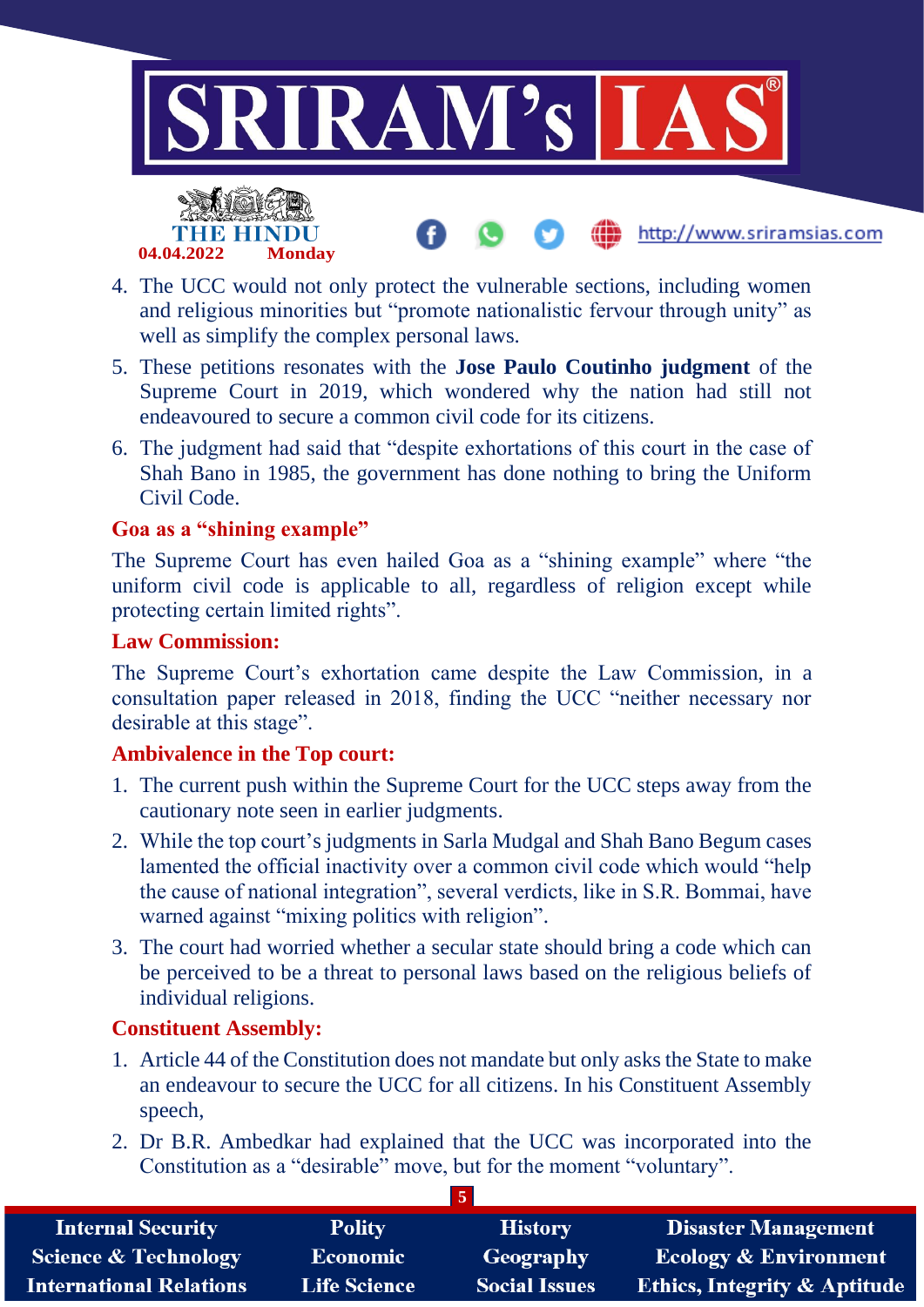

## **India may leverage FTAs for long-term supply of energy**

**04.04.2022 Monday**

- 1. India may leverage the new free trade agreements with Australia and the United Arab Emirates to ensure long-term economical energy supply at a time when import-dependent countries are facing an acute supply crisis.
- 2. The UAE has proposed a strategic agreement, whereby India will ensure enough supply to meet their food requirements, and they would reciprocate with petroleum supplies as and when global supply chains are disrupted.
- 3. Similar arrangements can be made with other partners such as Australia, a major supplier of coal and liquified natural gas (LNG). The pact signed recently – the Australia-India Economic Cooperation and Trade Agreement (AI-ECTA) – allows duty free imports of these items.
- 4. AI-ECTA is expected to come into force in about four months. Australia will be encouraged to supply natural resources such as coal, alumina, metallic ores, titanium, zirconium and LNG after tariffs are removed on them.
- 5. Australia is already supplying coal to India. The new trade tie would further boost energy imports from Australia, which has an edge over LNG and liquefied petroleum gas used for cooking and automobiles.
- 6. India, which is the world's third largest consumer of fossil fuel, imports 85% of its crude oil requirements and 54% of its natural gas.

| $\sqrt{6}$                     |                     |                      |                                         |
|--------------------------------|---------------------|----------------------|-----------------------------------------|
| <b>Internal Security</b>       | <b>Polity</b>       | <b>History</b>       | <b>Disaster Management</b>              |
| Science & Technology           | <b>Economic</b>     | Geography            | <b>Ecology &amp; Environment</b>        |
| <b>International Relations</b> | <b>Life Science</b> | <b>Social Issues</b> | <b>Ethics, Integrity &amp; Aptitude</b> |